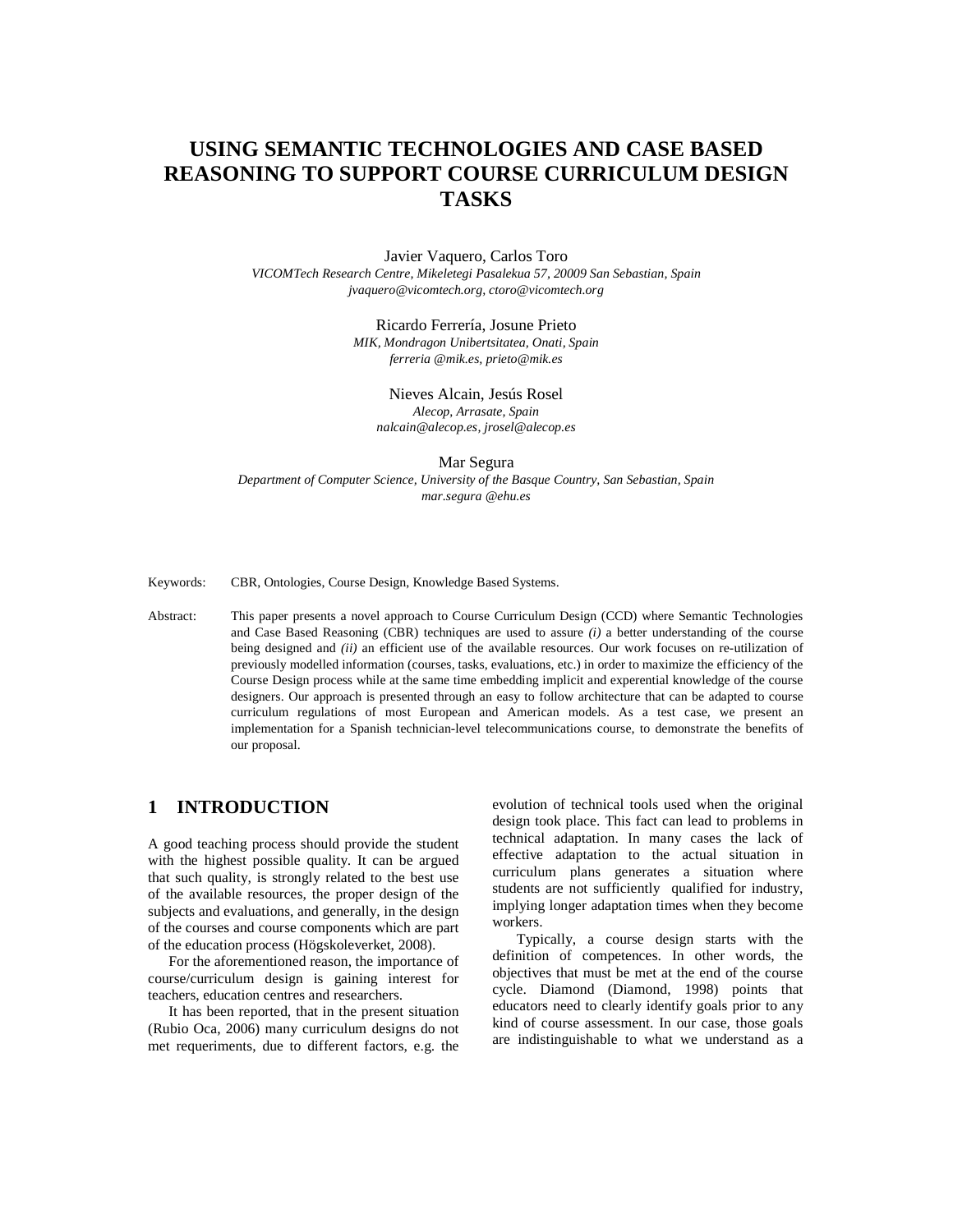competence evaluation. Based on the competences the course designer builds the content, and later, the evaluations, producing an output for the students to follow (a process known as CCD).

Whitin our scope, we have found that CCD presents several challenges, the following being the most interesting from a computational perspective:

- Course Curriculum Designers have differing points of view, which lead to a nonhomogenized, case curriculum.
- The re-use of knowledge and prior user experiences is not included in the approach.
- Every country has its own course design legislation. Successful experiences in one country cannot be easily applied to another.

For these reasons, a computerized system that aids the competences based CCD is required. We address this need by presenting a novel approach in where Semantic techniques are combined with a Case Based Reasoning (CBR) schema in order to enhance the precision of the system.

This paper is structured as follows: In chapter 2, we present an overview of related concepts. In chapter 3, we introduce our proposed schema using Semantic technologies and CBR. In chapter 4, we describe a case study, briefly explaining key points. Finally in chapter 5, we draw conclusions and suggest future work.

# **2 RELATED CONCEPTS**

In this chapter, we introduce some concepts relevant to our work. Our intention is not to provide a comprehensive description of the topics involved, but to give a short overview. An interested reader is invited to review (Fallon and Brown, 2003), (Noy and McGuiness, 2001), (Aamodt and Plaza, 1994).

### **2.1 Educational Contents Modelling**

e-Learning is defined as "any learning, training or education that is facilitated by the use of well-known and proven computer technologies, specifically networks based on Internet technology" (Fallon and Brown, 2003).

 An important part of the e-Learning process involves the educational platform. The actual situation involves propriety design platforms with their own contents, making interoperability and interaction between models in use by different institutions a difficult and considerable task. The reuse of previous content presents further difficulty and expense. To rectify this situation, metadatabased educational standards have been developed.

We believe that important information can be rendered invalid, or not to be taken into account. Such information is not directly stored in databases, and is closely approximated to what we understand as 'user experience'

#### **2.2 Semantic Technologies**

In this work, we use ontology modelling for its inference capabilities and to support our architecture from a knowledge engineering point of view.

There are many possible definitions to describe what ontology is. In the Computer Science domain, the widely accepted definition states that "an ontology, is the explicit specification of a conceptualization" (Gruber, 1995), or in other words an ontology is a description of the concepts and relationships in a domain of study.

The main characteristic of an ontology based solution is its capacity to semantically infer newly derived information. Such information is not explicitly specified by the user and in order to obtain it modern inference engines and reasoners, like Racer or Pellet (Sirin et al., 2007), are used.

### **2.3 Case Based Reasoning**

CBR is a problem solving technique based on two tenets: (*i*) the world is regular, so similar problems have similar solutions, and (*ii*) types of problems an agent encounters tend to reoccur (Leake, 1996).

CBR does not use generalized rules as a knowledge source, but a memory of stored cases recording specific prior episodes (Leake, 1996). New solutions are generated by retrieving the most relevant cases from memory and adapting them to fit new situations.

We believe that by mixing CBR and Semantic technologies the strong points of both techniques can be leveraged to the users advantage

## **3 PROPOSED SCHEMA**

In this work we propose an open and extensible architecture that combines Semantic and CBR techniques to enhance the CCD process.

Our architecture is divided in five layers (see Figure 1): (*i*) the *User Layer*, (*ii*) the *Knowledge Layer*, (*iii*) the *Experience Layer*, (*iv*) the *Information Layer* and (*v*) the *Data Layer*.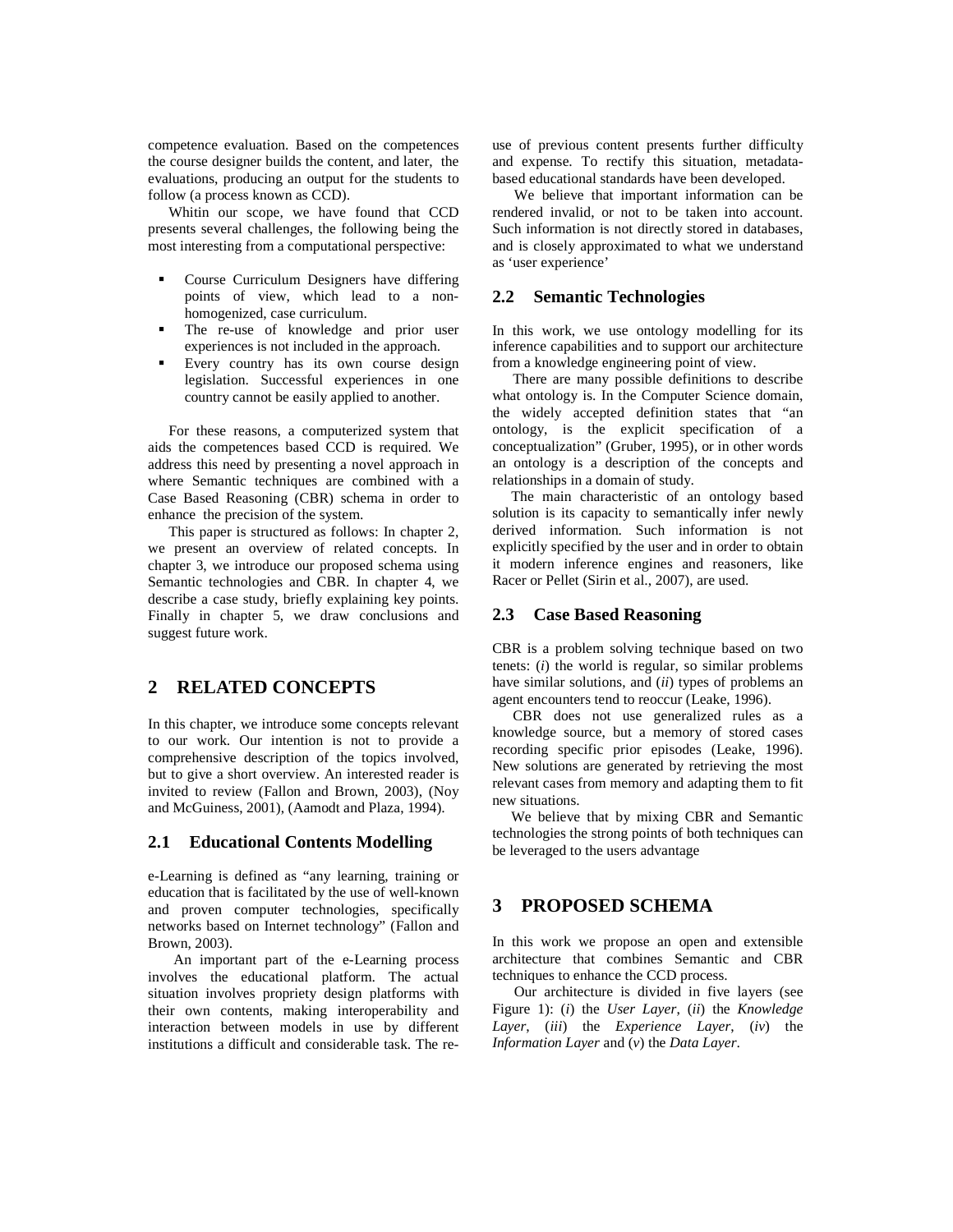From bottom up, the fist layer is the *Data Layer*. This layer contains the data repositories that define the different CCD conforming elements (e.g. objectives, competences, courses, etc). The components of the *Data Layer* are not necessarily standardized; they are just bits of data that can be used for a CCD.



Figure 1: Architecture.

The *Information Layer* (above) contains two parts, (*i*) the ontologies and (*ii*) the CBRs.

The ontologies are constructed using a domain model that can be fed from the *Data Layer*. This means that these domain ontologies build their individuals upon the data available in the first layer.

The CBRs are the second component of this layer and they are a set of Case Systems (rules) that use the data of the first layer as a feed.

It is interesting to note that the available data is not necessarily used in both components and moreover that some data collected is resultless (revealing an opportunity for data model reduction). At this level it can be argued that the data has become usable information.

To convert the data into information a mapping tool is needed. Such a mapping tool is implemented based on the requirements of the domain model and the CBR and it must be implemented inside both components in a semi-automatic framework where possible.

The information produced enters the *Experience Layer* through a query system. Such a system performs a series of queries over the ontologies and the CBRs.

At the ontology level, the answers to the queries are obtained using an ontology reasoner.

At the CBR level, the traditional CBR cycle acts as the reasoner (based on rule logics and a statistical analysis). Both the CBR and the ontology reasoner are use to share information in a cyclic process. When the information is processed it can be argued that experience is obtained.

In the *Knowledge Layer*, the elements that constitute the curricular plans are modelled, using e-Learning standards.

Finally, in the *User Layer* several user types (e.g. course creator, the teacher, etc.) are used to adapt the system to particular cases.

## **4 CASE STUDY**

Our case study is an application of the presented architecture following the Spanish Ministry of Education and Science (MEC) guidelines for vocational education.

The domain was modelled based on the unitproject composition of courses, following the recommendations of our R&D project partner who is a recognized expert in the field of CCD in Spain.

To explain the functionality of the prototype, it must be mentioned that we implemented a use case where the Course Designer user creates a course for a non-existing competence .

The first task is to create a new competence using the stored previous experiences (elements contained in the *Information Layer*). For such purposes, the user introduces the master guides of the new competence that they are interested in. Following these guides, the system launches a CBR process on the data repositories containing the competences. By doing so, they obtain a set of similar competences stored in the repositories, which are at this point in the *Experience Layer*. Those competences will help them in new competence generation. If necessary, it is possible to launch a new CBR process changing the guidelines. When finished, the new competence (that is now in the *Knowledge Layer*) is saved (to the repositories of the *Data Layer*) and becomes a part of the stored cases.

Once the new competence is created, the user can decide if they want to assign a collection of courses for the created competence, or finalize the process and return to the competence creation task.

 If the chosen option is to assign courses, an ontology reasoner infers which are the most relevant courses of the new competence based on a semantic reasoning process performed over the stored courses (these courses are in the *Information Layer*). With this collection of suggested courses (and individual units and projects, all of which are in the *Experience Layer*), the user is able to design the new course. At this point, the user can launch more CBR processes